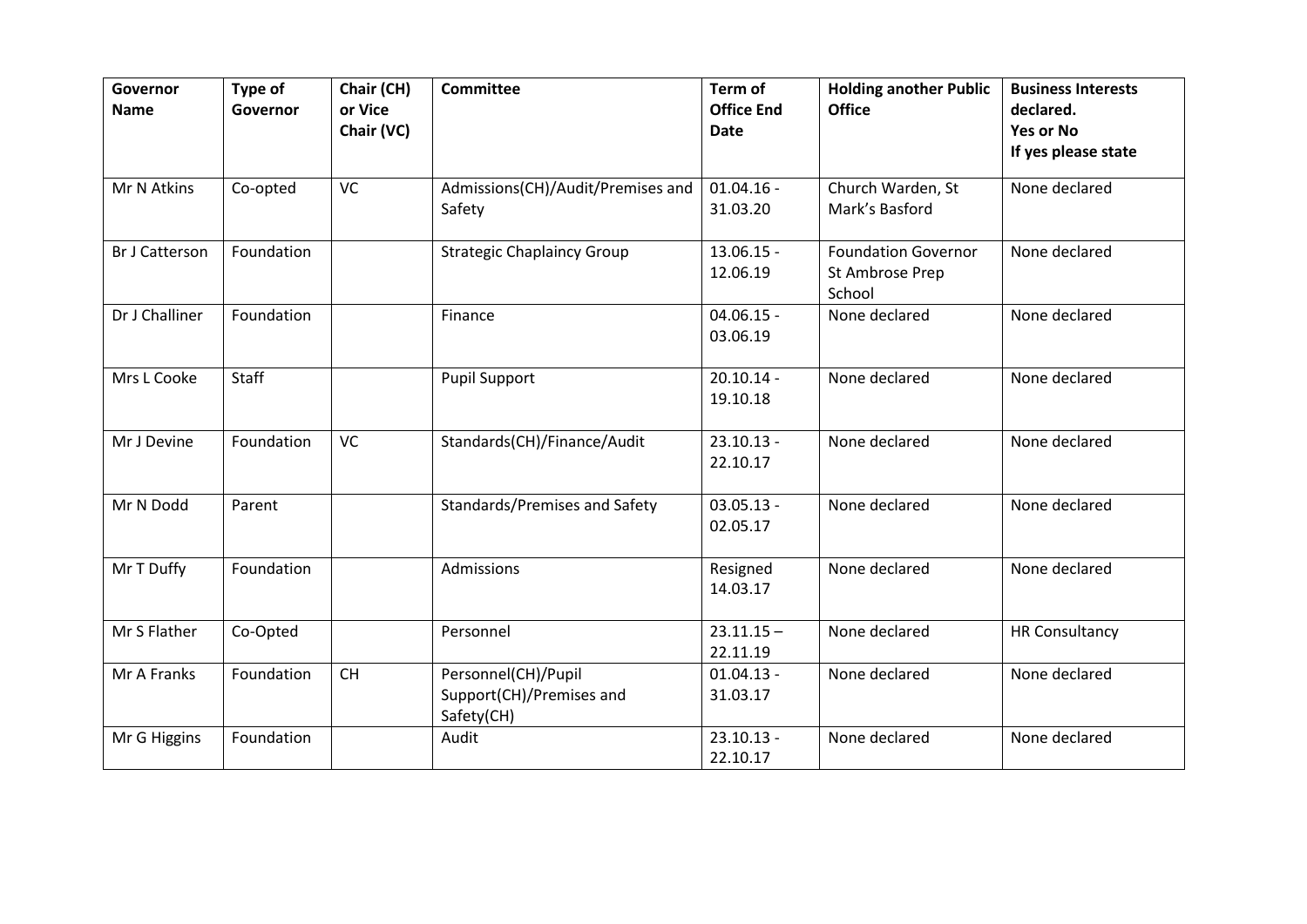| Mrs M Hilton          | Foundation  |    | Personnel/Pupil Support/Standards         | $28.11.13 -$<br>27.11.17                     | None declared                                              | Officer at Stoke-on-<br><b>Trent Local Authority</b>    |
|-----------------------|-------------|----|-------------------------------------------|----------------------------------------------|------------------------------------------------------------|---------------------------------------------------------|
| Mr D<br>Kavanagh      | CB rep      |    | Admissions                                | N/A                                          | None declared                                              | None declared                                           |
| Mrs C Machin          | Staff       |    | Premises and Safety                       | $01.09.16 -$<br>31.08.20                     | None declared                                              | None declared                                           |
| Mrs R Maguire         | Headteacher |    | Personnel/Audit/Finance                   | N/A                                          | <b>Community Governor</b><br>Thistley Hough High<br>School | None declared                                           |
| Ms S Moore            | Parent      |    | Personnel                                 | $19.01.15 -$<br>18.01.19                     |                                                            |                                                         |
| Dr M<br>Robinson      |             |    |                                           | Term of office<br>came to an<br>end 31.08.16 |                                                            |                                                         |
| Mr P Robinson         | Co-Opted    |    | Premises and Safety/Finance               | $01.04.16 -$<br>31.03.20                     |                                                            |                                                         |
| Mr D Rushton          |             |    |                                           | Resigned<br>19.09.16                         |                                                            |                                                         |
| Mrs S Scott           | Foundation  | VC | Finance(CH)/Strategic Chaplaincy<br>Group | $14.04.16 -$<br>13.04.20                     | None declared                                              | Eclipse Packaging Ltd.<br>Simon Scott - AM Ltd.         |
| Mr R Selby            | Parent      |    | Personnel/Finance                         | $03.05.13 -$<br>02.05.17                     | None declared                                              | None declared                                           |
| Mr P<br>Shufflebotham | Foundation  |    | Audit                                     | $01.12.15 -$<br>30.11.19                     | None declared                                              | Club<br>Secretary/Management<br><b>Committee Member</b> |